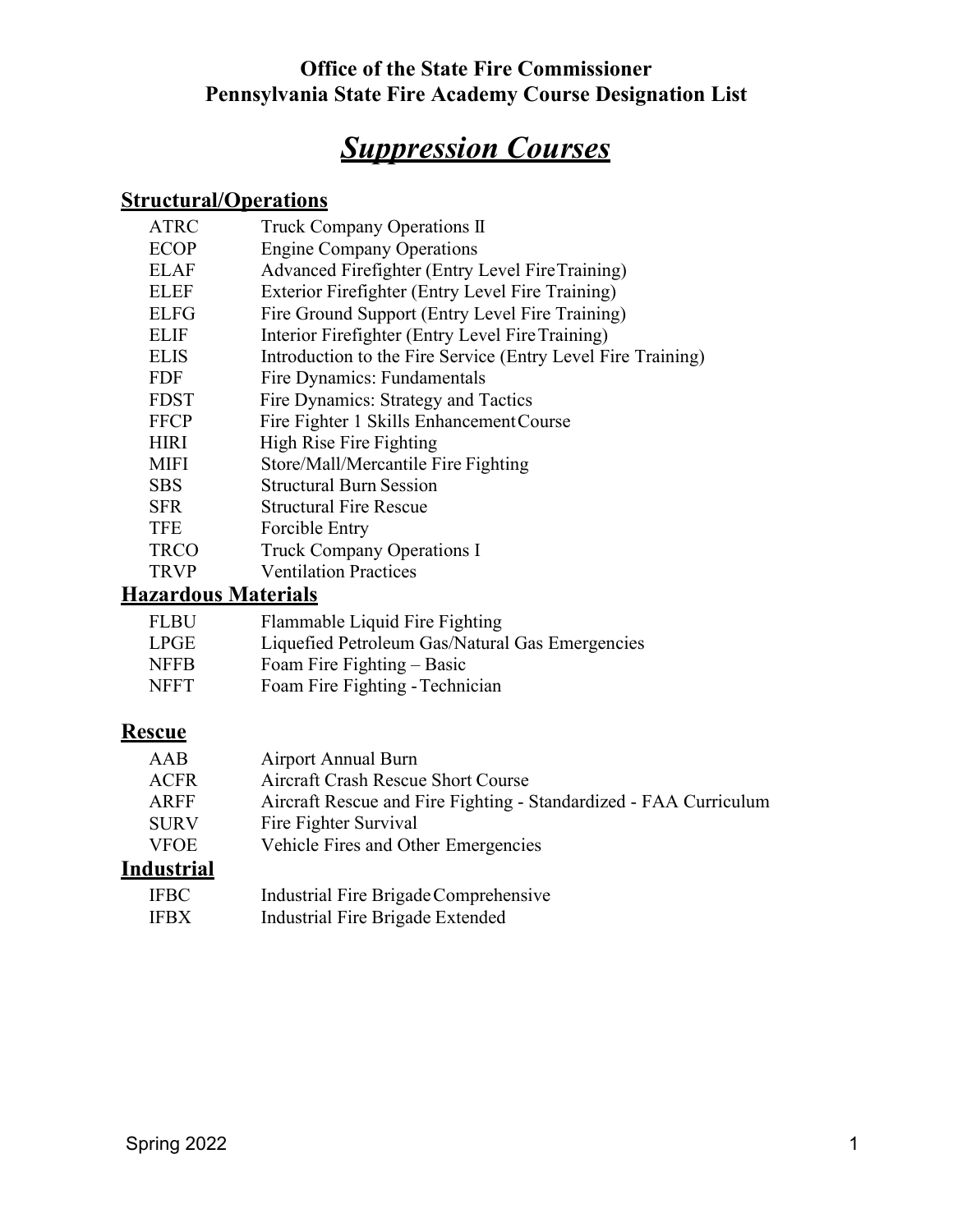# *Non Suppression Courses*

## **Structural**

| <b>BCN</b>   | Building Construction: Non-Combustible and Fire Resistive - (NFA) |
|--------------|-------------------------------------------------------------------|
| <b>BCP</b>   | Building Construction: Wood Frame and Ordinary - (NFA)            |
| <b>FMSP</b>  | Fire Attack in Sprinklered Properties                             |
| <b>SPAFS</b> | Solar Panel Awareness for Fire Service                            |

## **Hazardous Materials**

| <b>CORE</b>    | Carbon Monoxide Detector Response            |
|----------------|----------------------------------------------|
| <b>ELFS</b>    | <b>Electrical Emergencies</b>                |
| <b>HMAJB</b>   | Hazardous Materials Awareness 472            |
| <b>HMARJB</b>  | Hazardous Materials Awareness Refresher      |
| <b>HMBLS</b>   | Hazardous Materials for Basic Life Support   |
| <b>HMOJB</b>   | Hazardous Materials Operations 472           |
| <b>HMORJB</b>  | Hazardous Materials Operations Refresher     |
| <b>RTUE-E</b>  | Responding to Utility Emergencies-Electrical |
| <b>RTUE-NG</b> | Responding to Utility Emergencies-Nat Gas    |
| <b>SPAFS</b>   | Solar Panel Awareness for the Fire Service   |

## **Rescue**

| <b>BRES</b> | <b>Bus Rescue</b>                                             |
|-------------|---------------------------------------------------------------|
| <b>NVRA</b> | <b>NFPA Vehicle Awareness</b>                                 |
| <b>NVRO</b> | <b>NFPA Vehicle Rescue Operations</b>                         |
| <b>CSR</b>  | <b>Confined Space Rescue</b>                                  |
| <b>DHSV</b> | Special Vehicle Rescue (Dept. of Health)                      |
| WRFR-A      | Water Rescue for the First Responder Awareness Level – (PFBC) |
| <b>WRER</b> | Water Rescue & Emergence Response - (PFBC)                    |
| <b>EBOR</b> | Emergency Boat Operation & Rescue $-(PFBC)$                   |
| <b>IRER</b> | Ice Rescue & Emergency Response $-(PFBC)$                     |
| <b>ALSR</b> | Advanced Line Systems Rescue - (PFBC) FRES                    |
|             | General Fire Service Rescue                                   |
| <b>RITC</b> | Rapid Intervention Teams ROBR                                 |
|             | Basic Rigging for Rope Rescue                                 |
| <b>RORA</b> | Rope/High Angle Rescue II                                     |
| <b>RORE</b> | Rope/High Angle Rescue I                                      |
| <b>SCOA</b> | Structural Collapse Operations - Level I                      |
| SCOF        | Structural Collapse Operations - Level II                     |
| <b>TRRE</b> | <b>Trench Rescue</b>                                          |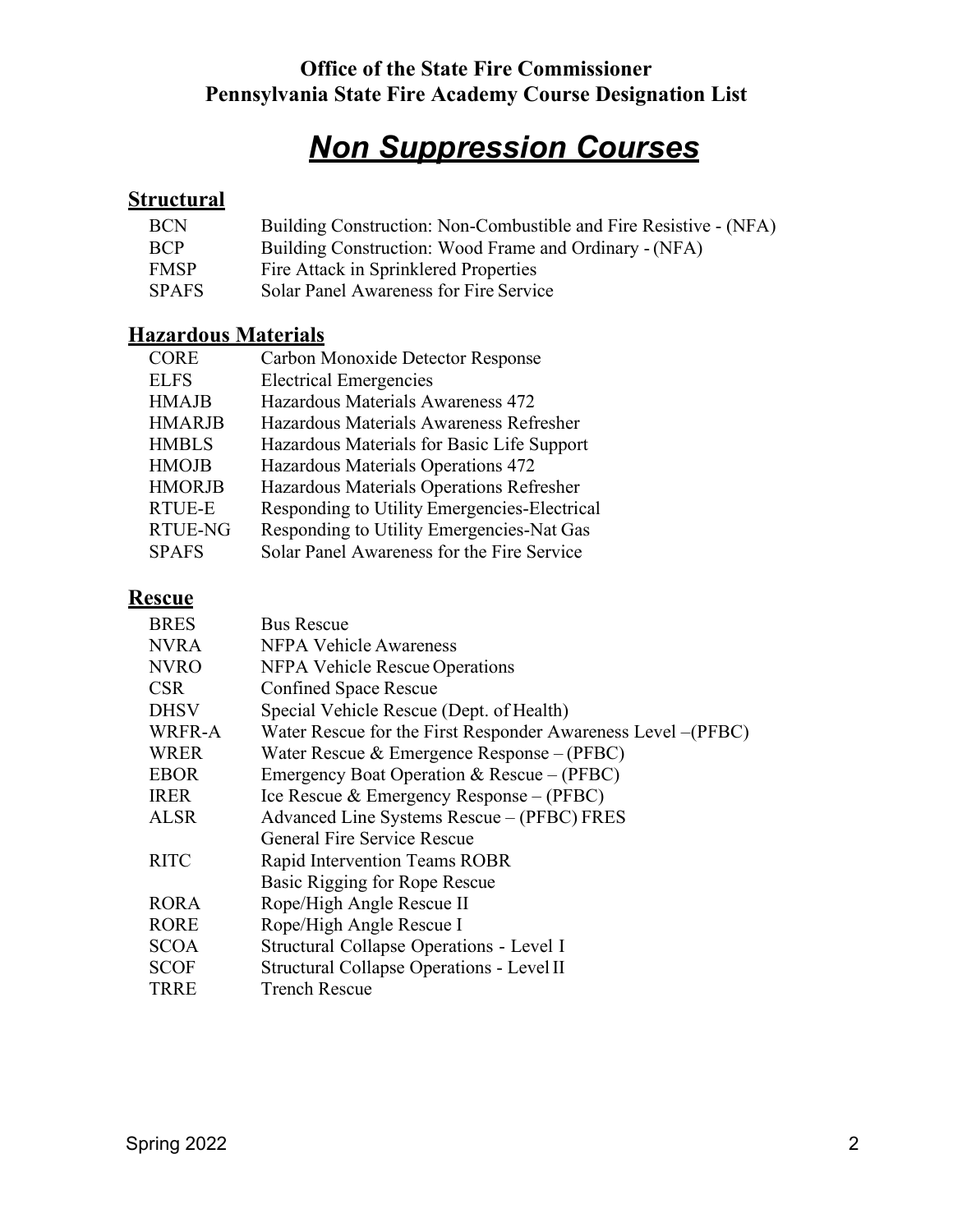- WRGA Wilderness Search & Rescue: Advanced Grid Team
- WRGT Wilderness Search & Rescue: Basic Grid Team
- WRSM Wilderness Search & Rescue: Search Management

## **Fire Investigation**

| Arson Awareness for Emergency Response Personnel     |
|------------------------------------------------------|
| Arson Detection for First Responders – (NFA)         |
| Fire and Arson Investigation - Electrical I Overview |
| Fire Arson Investigation                             |
|                                                      |

#### **Apparatus**

| <b>Aerial Apparatus Practices</b>                     |
|-------------------------------------------------------|
| <b>Aerial Apparatus Practices Extended</b>            |
| Emergency Vehicle Operator Training Program (VFIS)    |
| Highway Incident Scene Safety and Management          |
| Highway Safety for Emergency Service Personnel (VFIS) |
| Large Diameter Hose                                   |
| New Aerial Apparatus Familiarization                  |
| <b>Pump Operations II</b>                             |
| Pump Operations I                                     |
| <b>Rural Fire Ground Water Movement</b>               |
| Tanker Water Supply                                   |
| Traffic Incident Management                           |
|                                                       |

#### **Fire Police**

| <b>AFPO</b> | <b>Advanced Fire Police</b> |
|-------------|-----------------------------|
| <b>BFPO</b> | Basic Fire Police Officer   |

#### **Industrial**

IFBB Industrial Fire Brigade Training, Basic ISET Employee Safety and ExtinguisherTraining

#### **Management/Command/Instructor Development**

| <b>Automatic Detection and Suppression Systems</b>                         |
|----------------------------------------------------------------------------|
| Decision Making for Initial Company Operations                             |
| Educational Methodology for Local Level Instructors                        |
| Health and Safety Officer - (NFA)                                          |
| Infection Control for Emergency Response Personnel – The Supervisor's Role |
| (NFA)                                                                      |
| Incident Command for High-Rise Operations – (NFA)                          |
| Incident Command System and Resource Management for the Fire Service       |
|                                                                            |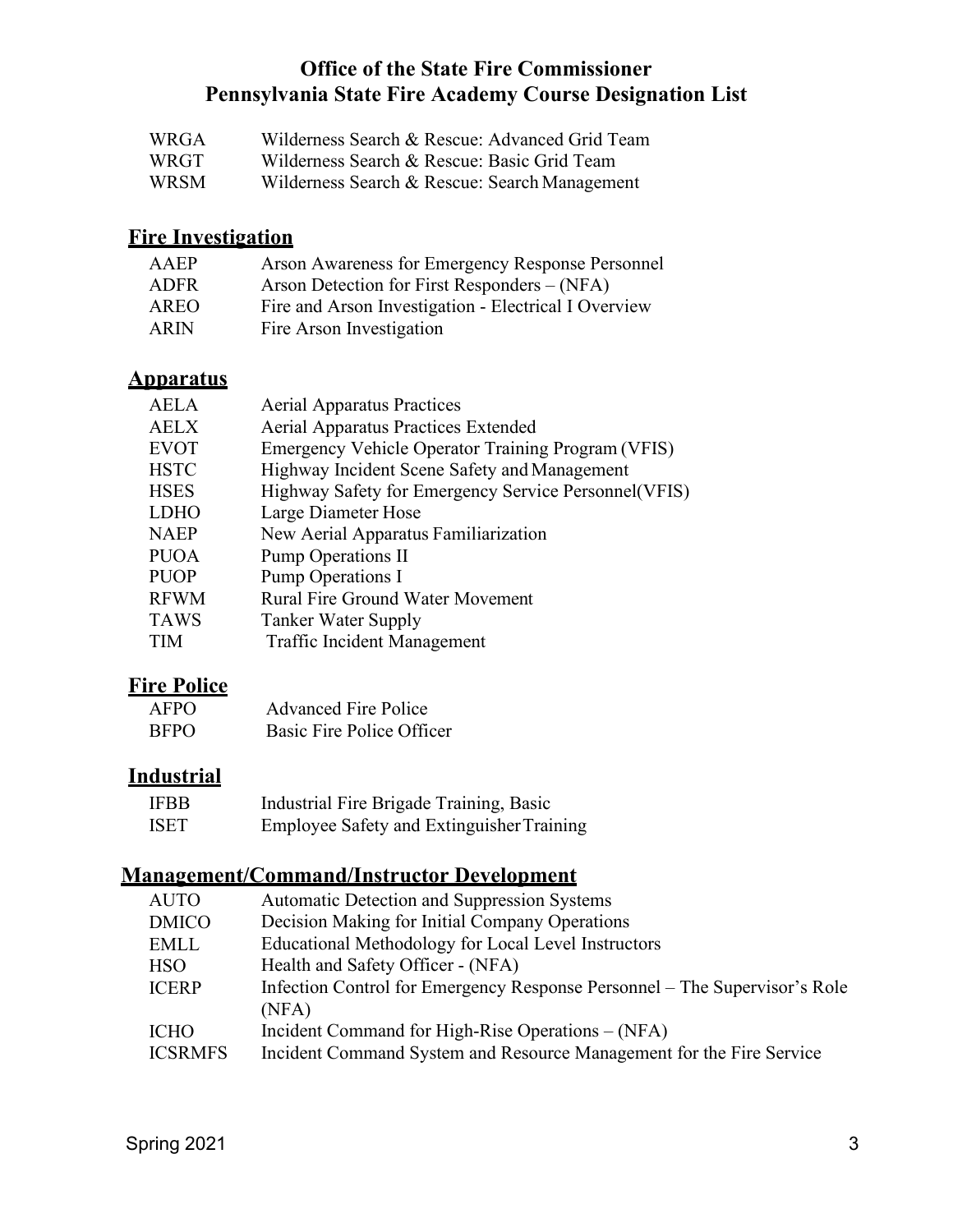| $ICS-100$      | <b>ICS</b> Orientation                                                    |
|----------------|---------------------------------------------------------------------------|
| $ICS-200$      | Incident Command System; I-200, Single Resources and Initial Action       |
|                | <b>Incidents</b>                                                          |
| $ICS-300$      | Intermediate ICS for Expanding Incidents for Operational First Responders |
| $ICS-400$      | Advanced ICS for Command and General Staff, Complex Incidents and MACS    |
|                | for Operational First Responders                                          |
| <b>INFO</b>    | Introduction to Fire Officership                                          |
| $IS-700A$      | NIMS an Introduction                                                      |
| <b>IS-800B</b> | A National Response Plan (NRP), an Introduction                           |
| <b>ISO</b>     | Incident Safety Officer - (NFA)                                           |
| <b>IVESM</b>   | Introduction to Volunteer Emergency Services Management (NFA)             |
| LAFS           | Legal Aspects for Fire Service                                            |
| LSI            | Leadership I: Strategies for Company Success - (NFA)                      |
| LSII           | Leadership II: Strategies for Personal Success - (NFA)                    |
| <b>LSIII</b>   | Leadership III: Strategies for Supervisory Success - (NFA)                |
| NICS-EMS       | NIMS ICS for $EMS - (NFA)$                                                |
| NICS-FS        | NIMS ICS for the Fire Service $-$ (NFA)                                   |
| <b>PFEP</b>    | Public Fire Education Planning - (NFA)                                    |
| <b>PICO</b>    | Preparation for Initial Company Operations                                |
| <b>RAO</b>     | Resource Accountability Officer                                           |
| <b>RAR</b>     | <b>Resource Accountability Responder</b>                                  |
| <b>STICO</b>   | Strategy and Tactics for Initial Company Operations – (NFA)               |
| <b>STF</b>     | Shaping the Future $-(NFA)$                                               |
| <b>VFSR</b>    | <b>Volunteer Retention and Recruitment</b>                                |
|                |                                                                           |

# **Wildland**

| IWFSCO      | Introduction to Wildland Urban Interface Firefighting for Structural Company<br>Officers $-(NFA)$ |
|-------------|---------------------------------------------------------------------------------------------------|
| <b>WRSR</b> | Wilderness Search and Rescue (DCNR)                                                               |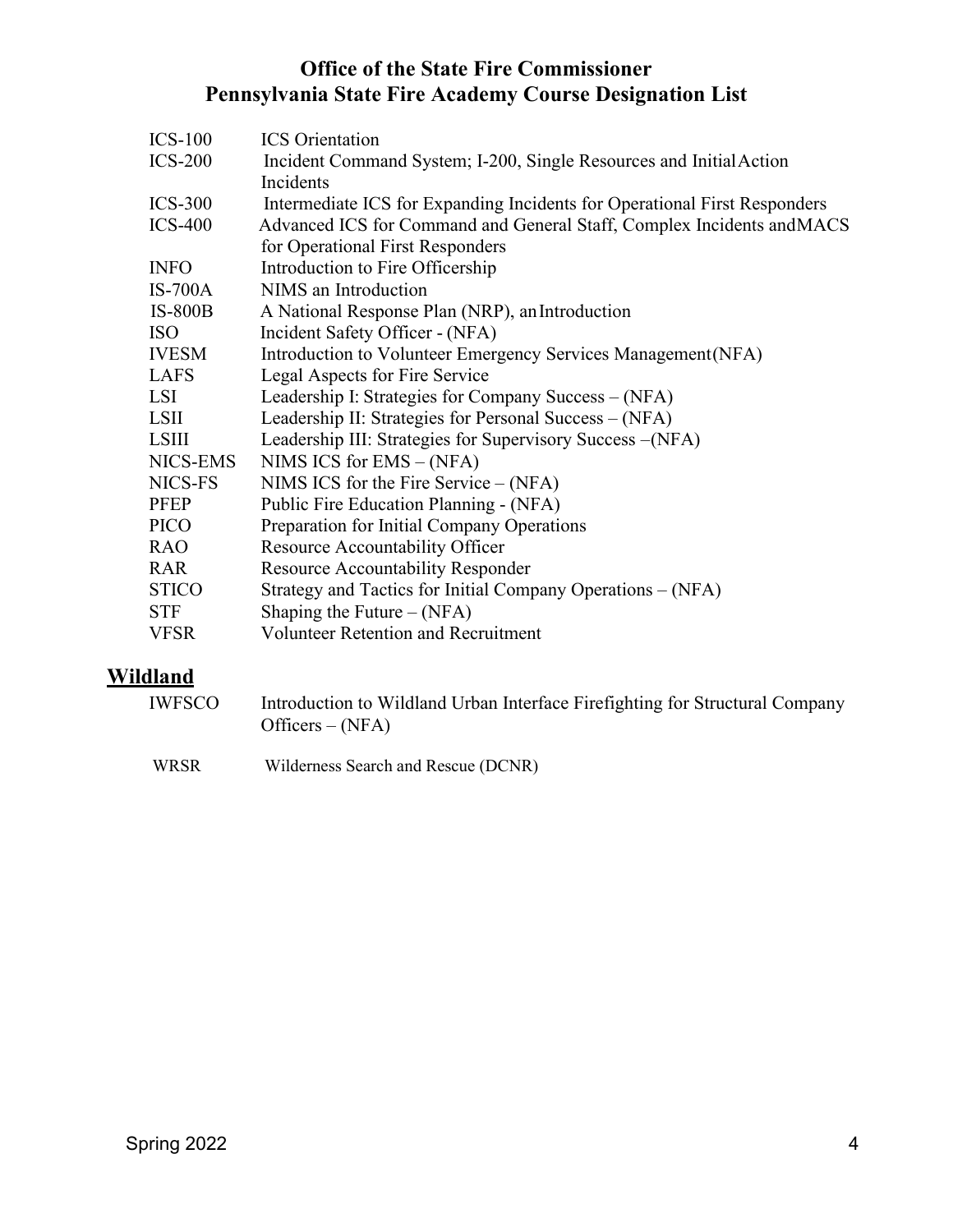#### **DROPPED 2018**

#### **PEMA**

- G110 Emergency Management Operations Course
- G191 ICS/EOC Interface Workshop
- G202 Debris Management
- G235 Emergency Planning
- G250.7 Rapid Needs Assessment
- G270.4 Recovery from Disaster: The Local Government Role
- G288 Local Volunteer and Donations Management
- G289 Public Information OfficerAwareness
- G290 Basic Public Information Officer
- G291 Joint Information System/Joint Information Center Planning for Tribal, State, and Local Public Information Officers
- G317 Community Emergency Response Team Basic Training (CERT)
- G361 Flood Fight Ops
- G364 Multi-Hazard Emergency Planning for Schools
- G366 Planning for the Needs of Children in Disaster
- G386 Mass Fatality Incident Response
- G393 Mitigation for Emergency Managers
- G402 ICS Overview for Executive and Senior Officials
- G489 Management of Spontaneous Volunteers
- G557 Rapid Needs Assessment
- G775 Emergency Operations Center Management and Operations L146 Homeland Security Exercise and Evaluation Program (HSEEP)

#### **PSFA**

| FAFI          | Farm/Barn Fire Fighting                                           |
|---------------|-------------------------------------------------------------------|
| <b>BIDA</b>   | Bloodborne Pathogens and Infectious Disease (VFIS)                |
| <b>BPIDBR</b> | Bloodborne Pathogens, Infectious Disease & Biological AgentReview |
| <b>DCON</b>   | <b>Decontamination Practices</b>                                  |
| DHMA          | <b>First Responder Awareness 472</b>                              |
| <b>DHMAR</b>  | <b>Awareness Level Annual Refresher Training</b>                  |
| <b>HMDP</b>   | Hazardous Materials Defensive Practices                           |
| <b>DHMO</b>   | Hazardous Materials Operations 472                                |
| <b>DHMOR</b>  | <b>Operations Level Annual Refresher Training</b>                 |
| <b>BVRA</b>   | <b>Basic Vehicle Rescue Awareness</b>                             |
| <b>BVRC</b>   | Basic Vehicle rescue 48 Hour Delivery Option                      |
| <b>BVRO</b>   | <b>Basic Vehicle Rescue Operations</b>                            |
| <b>BVRT</b>   | Basic Vehicle Rescue Technician                                   |
| <b>FRSE</b>   | Silo Emergencies                                                  |